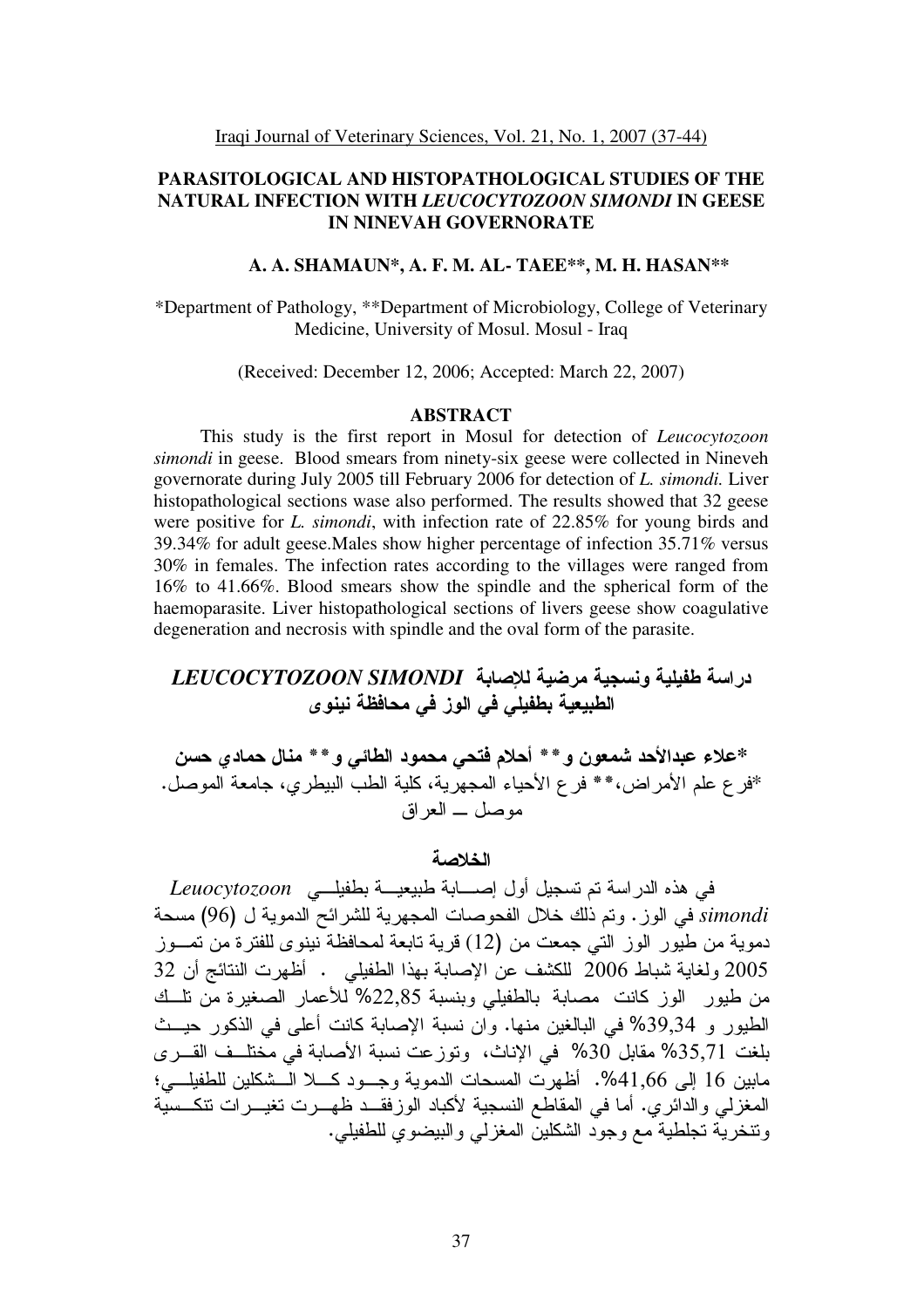#### **INTRODUCTION**

 Leucocytozoonosis is the most important blood protozoan disease of birds, caused by 60 species of a protozoan blood parasite that affect both wild and domestic avian species and transmitted by the bite of a blackfly *Simulium venustum, S. croxtoni, S. euradminiculum,* and *S. rugglesi* (1). *Leucocytozoon smondi,* is one that affect 27 species of ducks and geese in United States, Canada, Europe, and Vietnam (2). In these birds, the development of *L.simondi* progresses through 2 schizogony asexual tissue stages of the vertebrate host, which takes place in internal organs such as liver, brain, spleen and lung , with injecting sporozoites into the birds when the fly feeds. Sporozoites are then enter hepatocytes and develop into small schizonts. Hepatic schizonts then release merozoites and syncytiain a period of 4-6 days . The formed merozoites then either enter erythrocytes or erythroblasts to develop into round gametocytes. Syncytia are phagocytized by macrophages or reticuloendothelial cells through the body primarily found in the spleen, where they develop into megaloschizonts. Megaloschizonts then divide into primary cytomers which multiply into smaller cytomers and finally multiply by schizogony into merozoites. Released merozoites at this stage, will enter lymphocytes and other leucocytes to form elongated gametocytes. The rupture of hepatic schizonts has been observed to occure around post exposure day 5 and rupture of splenic megaloschizonts occure around day 10. A non- infected fly will feed on an infected bird and ingest the elongated gametocytes. The elongated gametocytes become a macrogametocyte( female) and a microgametocyte (male). Sporogeny occurs in the insect vector and may be completed in 3 rd-4 th days. Ookinetes develop following fertilization of the macrogametocyte and may be found in the stomach of the insect within 12 hours after a blood meal. Oocytes form from the ookinetes within the stomach of the invertebrate host and produce sporozoites, which migrate to the salivary glands after emerging from the oocyst, thus starting the life cycle over again (3). The pathogenicity of *L. simondi* in ducks and geese is well documented. An outbreak of *L. simondi* among ducks in Michigan resulted in 35% mortality. Extensive losses of young goslings, attributed to infections of *L. simondi*, were observed annually at Seney Wildlife Refuge, with mortality greater than 70% occurring every 4 years (4). However, not all *L. simondi* infections cause such severe disease. An experimental infection in anatid ducklings caused no mortality and no difference in growth rate. Clinical signs vary with age and the condition of the host. Young ducklings manifest inappetence, weakness, listlessness, dyspnea, and sometimes death within 24 hours. Signs in adults appear less abruptly and consist of listlessness and low mortality. About 60% of fatalities occur 11-19 days post exposure. Some pathologic effects of the disease are anemia, leukocytosis, splenomegaly, and liver degeneration and hypertrophy. Extensive tissue damage was noted in the spleen and heart of ducks carrying megaloschizonts. The greatest number of infections in northern Michigan occurs in July. Gametocytes decrease in number in the blood until midwinter, when they disappear or become scarce and then reappear in the spring (5). Studies to date here, in Ninevah governorate, trailed to elucidate the prevalence of leucocytozoon spp. only in turkey and pin tailed sand grouse, being 14% and 13.8% respectively (6, 7) but no attempt was carried out to investigate the presence of Leucocytozoon spp. in geese, and this was the aim of study.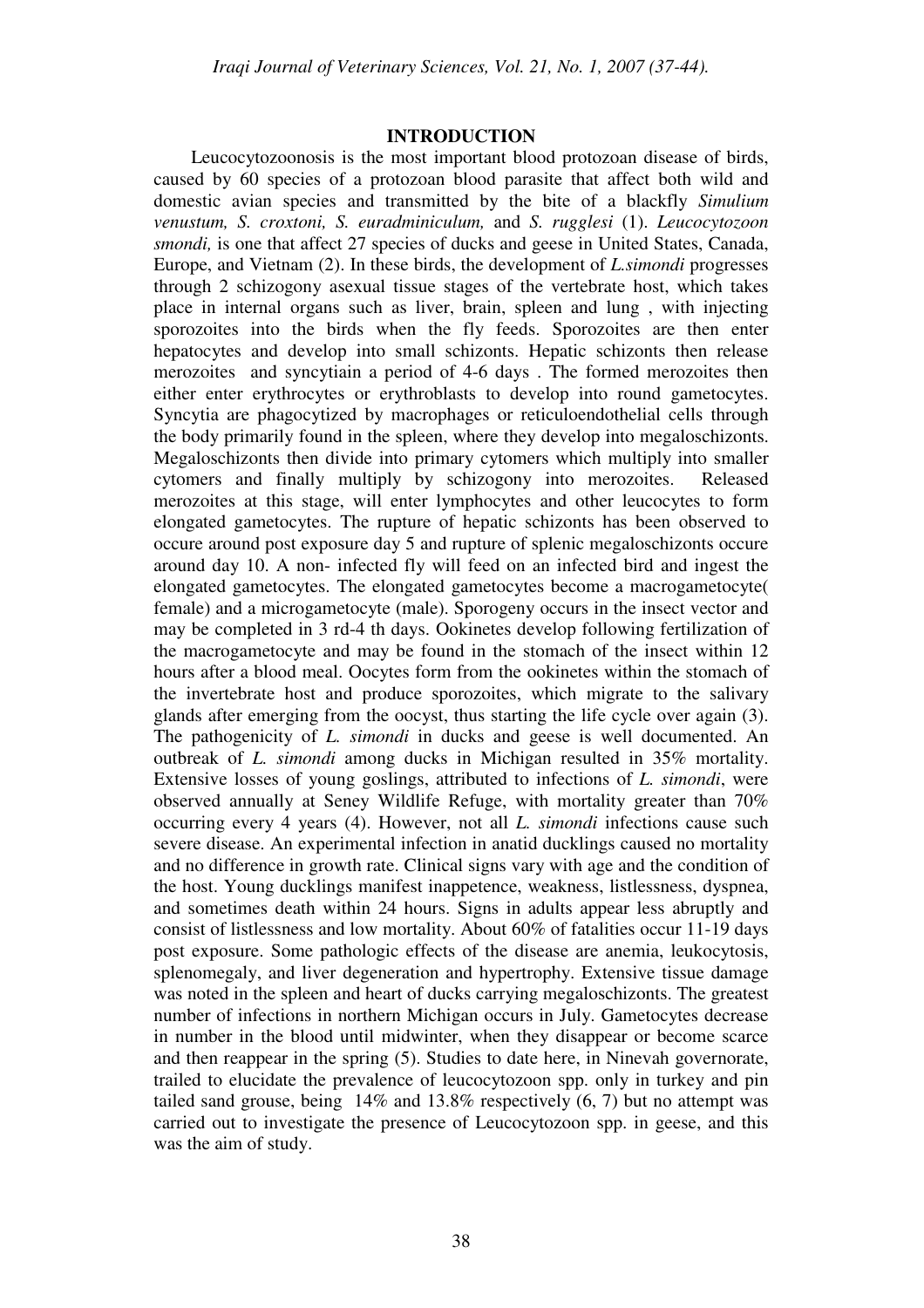#### **MATERIALS AND METHODS**

 This study was carried out between July, 2005 , and February ,2006, involving 96 geese, 35 young and 61 adults, of which 56 males, and 40 females, from Hamdania locality in Ninevah governorate. The geese was sampled from 12 villages and brought to the laboratory of pathology in the college of veterinary medicine, Mosul University. Blood smears, were prepared from each goose after sacrifice. The age and sex of geese were determined by necropsy. It is generally accepted that the complete development of the left ovary in females and testicles in males is achieved at the end of the 5 month of life. Therefore, the geese under 5 months were considered young and above 5 months were considered adults. Blood smears were air dried and fixed by methyl alcohol and stained with 5% giemsa stain and examined by immersion. Histopathological studies of liver lesions were performed by fixing affected portions in 10% neutral buffered formalin. Fixed tissues were trimmed, embedded in paraffin, sectioned at 4 µm, and stained with hematoxylin and eosin stain (8). Tissue sections were then examined microscopically. Morphomertric measurements of parasite developmental stages were performed using ocular micrometer. Gametocytes of *L. smondi* and histopathological sections were photographed.

#### **Results**

 The villages, total number, age and sex of geese examined are presented in table 1.

| Village          | Number of      | Age            |                | <b>Sex</b>     |                |
|------------------|----------------|----------------|----------------|----------------|----------------|
|                  | geese          | Young          | Adult          | Female         | Male           |
| <b>Bartilla</b>  | 24             | 9              | 15             | 5              | 19             |
| <b>Bazkertan</b> | 5              | 3              | $\overline{2}$ |                | 4              |
| Shakoli          | 3              |                | $\overline{2}$ | $\overline{2}$ |                |
| Tahraoa          | 6              | $\overline{2}$ | $\overline{4}$ |                | 5              |
| Karamles         | $\overline{2}$ |                |                | $\overline{2}$ | $\theta$       |
| Karakosh         | 13             | 3              | 10             | 8              | 5              |
| Kharab           | 7              | $\overline{2}$ | 5              | 5              | $\overline{2}$ |
| Sultan           |                |                |                |                |                |
| Balawat          | 5              | $\overline{2}$ | 3              | 3              | $\overline{2}$ |
| Ali Rash         | 3              |                | $\overline{2}$ | $\overline{2}$ |                |
| Khazna           | 15             | 6              | 9              | 7              | 8              |
| <b>Basakhra</b>  | 6              | $\overline{2}$ | $\overline{4}$ | $\overline{2}$ | $\overline{4}$ |
| Kabarli          |                | 3              | $\overline{4}$ | $\overline{2}$ | 5              |
| Total            | 96             | 35             | 61             | 40             | 56             |

Table 1: Total number, age and sex, of geese examined in villages in Nineveh governorate.

 Of the 96 geese, 32 were found to be infected with *L. smondi.* When the infection rate was reassessed according to age (young-adult), and sex, it varied from 22.85 % (8/35) in young geese to 39.34 % ( 24/61) in adults (Table 2), it was 30 % ( 12/40) in females and 35.71% (20/56) in males (Table 3). Infection rates were also calculated according to the villages where the geese were obtained. In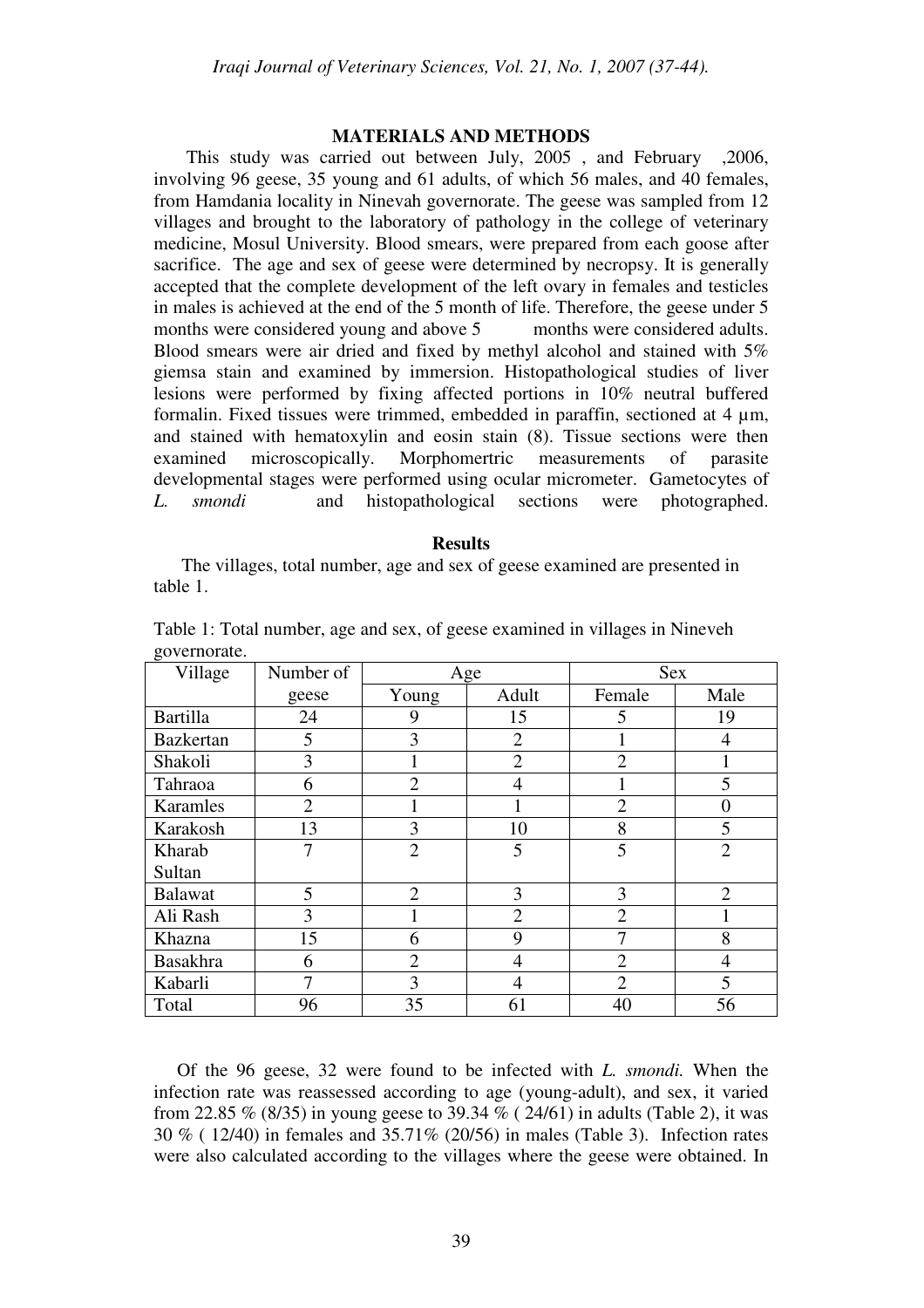addition, the highest infection rate were observed in geese from Khazna 60% (9/15) and Bartilla, Bazkertan 41.66% and  $40\%(10/24$  and  $2/5$ ) respectively. Similar percentage was recorded in Shakoli, Ali rash and Basakhra 33.33% (1/3, 1/3, and 2/6, respectively).The lowest percentages were observed in Karakosh and Kharab Sultan, 30.67% and 28.57% (4/13 and 2/7) respectively. No infection was encountered in Karamles, Balawat and Kabarli (Table 4).

|       | Examined geese | Infected geese |       |  |
|-------|----------------|----------------|-------|--|
| Age   | Number         | Number         |       |  |
| Adult |                |                | 39.34 |  |
| Young |                |                | 22.85 |  |
| Total |                |                | 33.33 |  |

Table 2: Infection rate of *Leuocytozoon simondi* according to age.

| Table 3: Infection rate of <i>L. simondi</i> according to sex. |  |  |
|----------------------------------------------------------------|--|--|
|----------------------------------------------------------------|--|--|

|               | <b>Examined</b> geese | ັ<br>Infected geese |       |  |
|---------------|-----------------------|---------------------|-------|--|
| Number<br>Sex |                       | Number              |       |  |
| Female        | +\.                   |                     |       |  |
| Male          | эc                    |                     | 35.71 |  |
| Total         |                       |                     |       |  |

| Table 4: Infection rate of <i>L. simondi</i> according to locality. |  |  |  |
|---------------------------------------------------------------------|--|--|--|
|---------------------------------------------------------------------|--|--|--|

| <b>Villages</b>  | Number of geese | Infected geese |       |
|------------------|-----------------|----------------|-------|
|                  |                 | Number         | $\%$  |
| <b>Bartilla</b>  | 24              | 10             | 41.66 |
| <b>Bazkertan</b> | 5               | $\overline{2}$ | 40    |
| Shakoli          | 3               |                | 33.33 |
| Tahraoa          | 6               |                | 16.66 |
| Karamles         | $\overline{2}$  |                |       |
| Karakosh         | 13              | 4              | 30.76 |
| Kharab sultan    |                 | $\overline{2}$ | 28.57 |
| <b>Balawat</b>   | 5               |                |       |
| Ali rash         | 3               |                | 33.33 |
| Khazna           | 15              | 9              | 60    |
| <b>Basakhra</b>  | 6               | $\overline{2}$ | 33.33 |
| Kabarli          | 7               |                |       |
| Total            | 96              | 32             | 33.33 |

The measurements of *L. simondi* in blood smears are represented in table 5.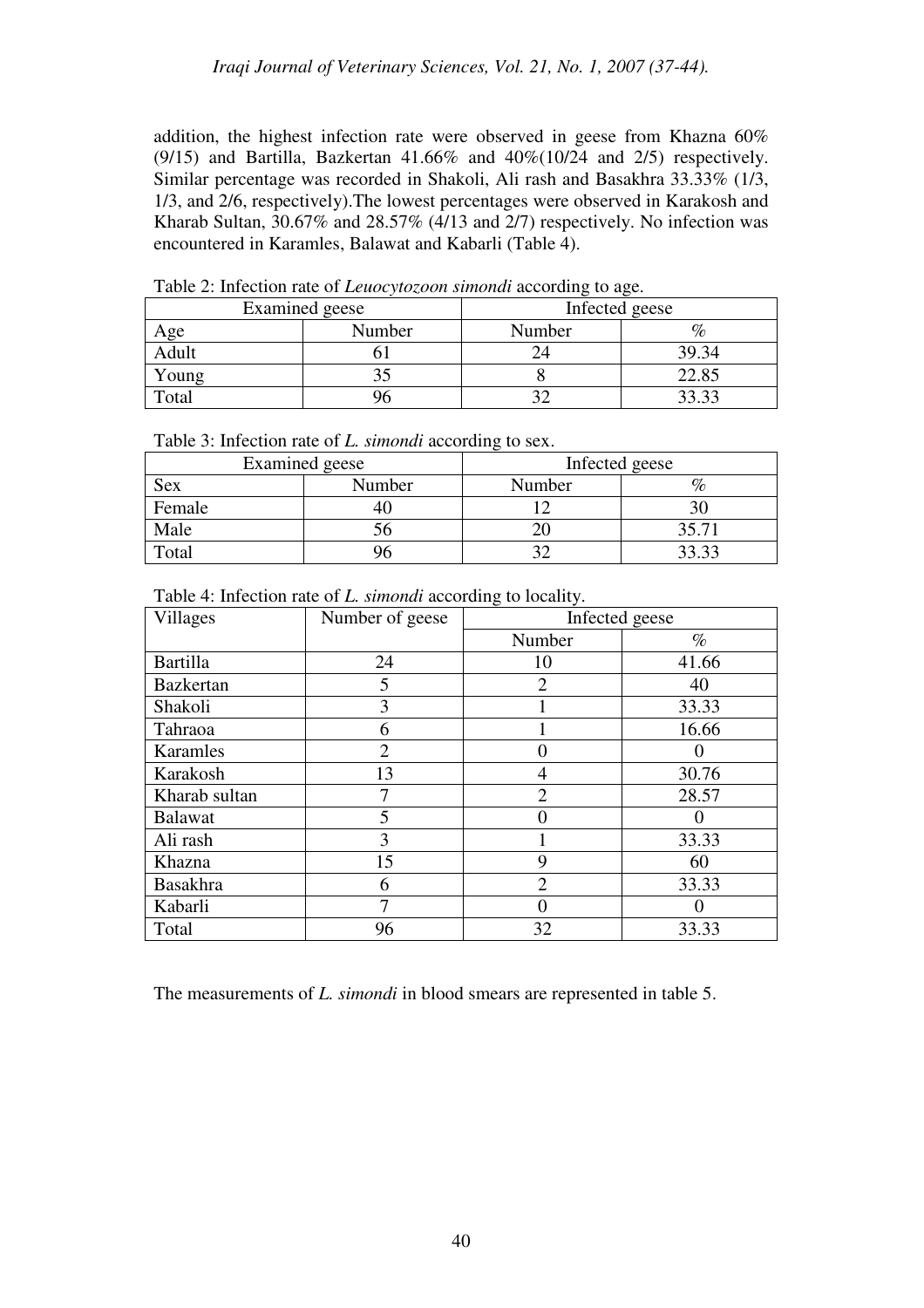| Shape of the parasite |             |                 |             |             |           |  |  |
|-----------------------|-------------|-----------------|-------------|-------------|-----------|--|--|
| Spindle               |             |                 | Round       |             |           |  |  |
| Length µm             |             |                 | Diameter µm |             |           |  |  |
| Mean                  | Range       | <b>Standard</b> | Mean        | Range       | Standard  |  |  |
|                       |             | deviation       |             |             | deviation |  |  |
| 17.6                  | 13.6-20.8   | 2               | 15.3        | $14.4 - 16$ | 0.7       |  |  |
| Width µm              |             |                 |             |             |           |  |  |
| Mean                  | Range       | Slandered       |             |             |           |  |  |
|                       |             | deviation       |             |             |           |  |  |
| 4.7                   | $4.1 - 5.6$ | 0.6             |             |             |           |  |  |

Table 5: Measurements of *L. simondi* developmental stages in blood smears.

The measurements of the *L. simondi* development stages are illustrated in table 6.

Table 6: Measurements of *L. simondi* developmental stages in histopathological liver sections.

| Shape of the parasite |           |           |                |           |           |  |
|-----------------------|-----------|-----------|----------------|-----------|-----------|--|
| Spindle               |           |           | oval           |           |           |  |
| Length µm             |           |           | length $\mu$ m |           |           |  |
| Mean                  | Range     | Standard  | Mean           | Range     | Standard  |  |
|                       |           | deviation |                |           | deviation |  |
| 89.8                  | 83-91.3   | 3.1       | 49.2           | 41.9-49.8 | 2.1       |  |
| Width µm              |           |           |                | Width µm  |           |  |
| Mean                  | Range     | Standard  | Mean           | Range     | Standard  |  |
|                       |           | deviation |                |           | deviation |  |
| 31.5                  | 24.9-33.2 | 3.3       | 26.2           | 24.9-33.2 | 3.1       |  |



Figure 1: blood smear of goose showing the round shape of *L. simondi.*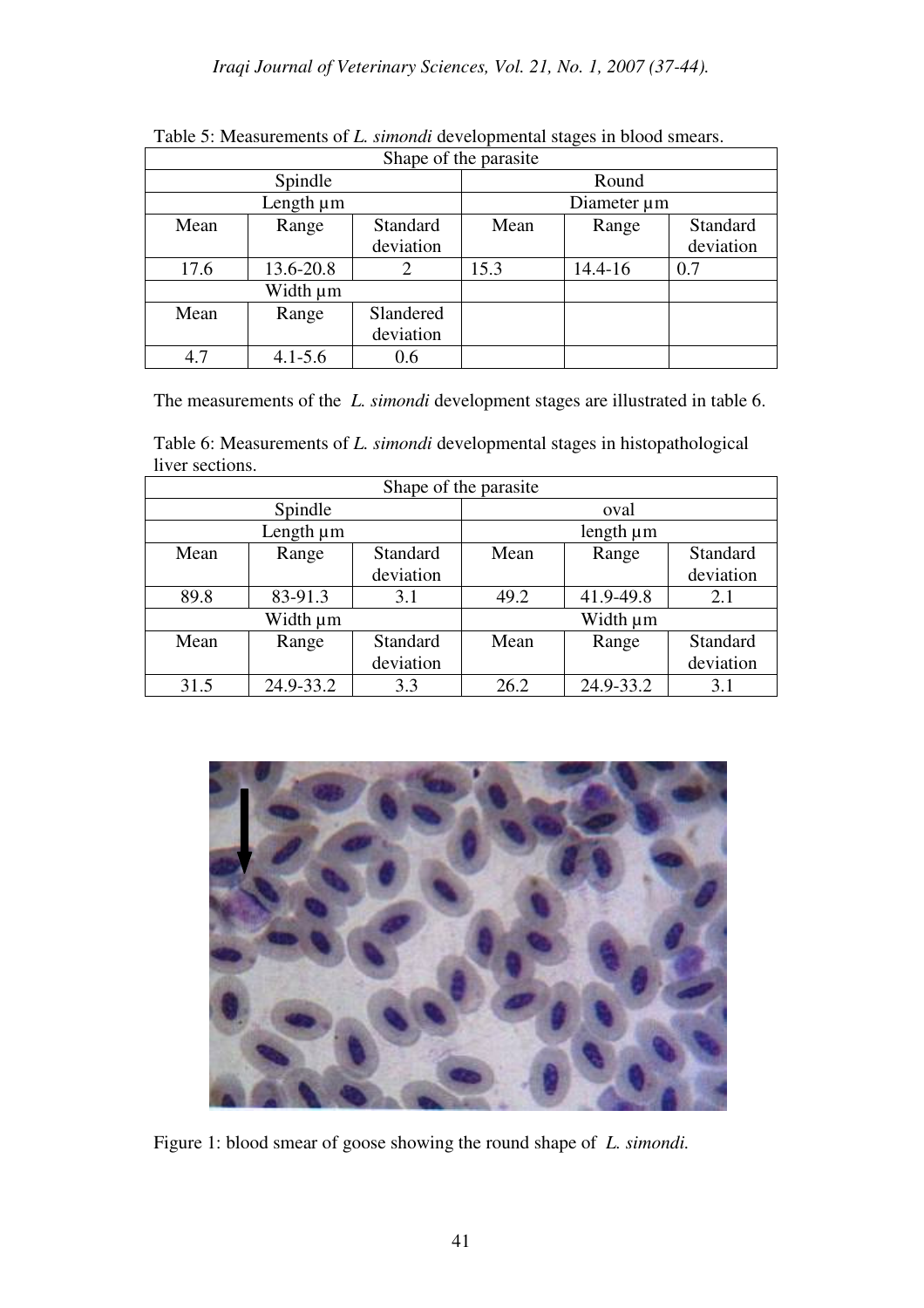

Figure 2: blood smear of goose showing the spindle shape of *L. simondi.* 

 Clinical signs of affected geese manifest inappetance, weakness, listlessness and anemia. The histopathological section of livers geese is presented in figures (3, 4) shows coagulative degeneration and necrosis, infiltration of lymphocytes and macrophages with oval and the spindle form of the parasite.



 Figure 3: Histopathological section of goose liver showing the oval shape of schizont for *L. simondi* .X40.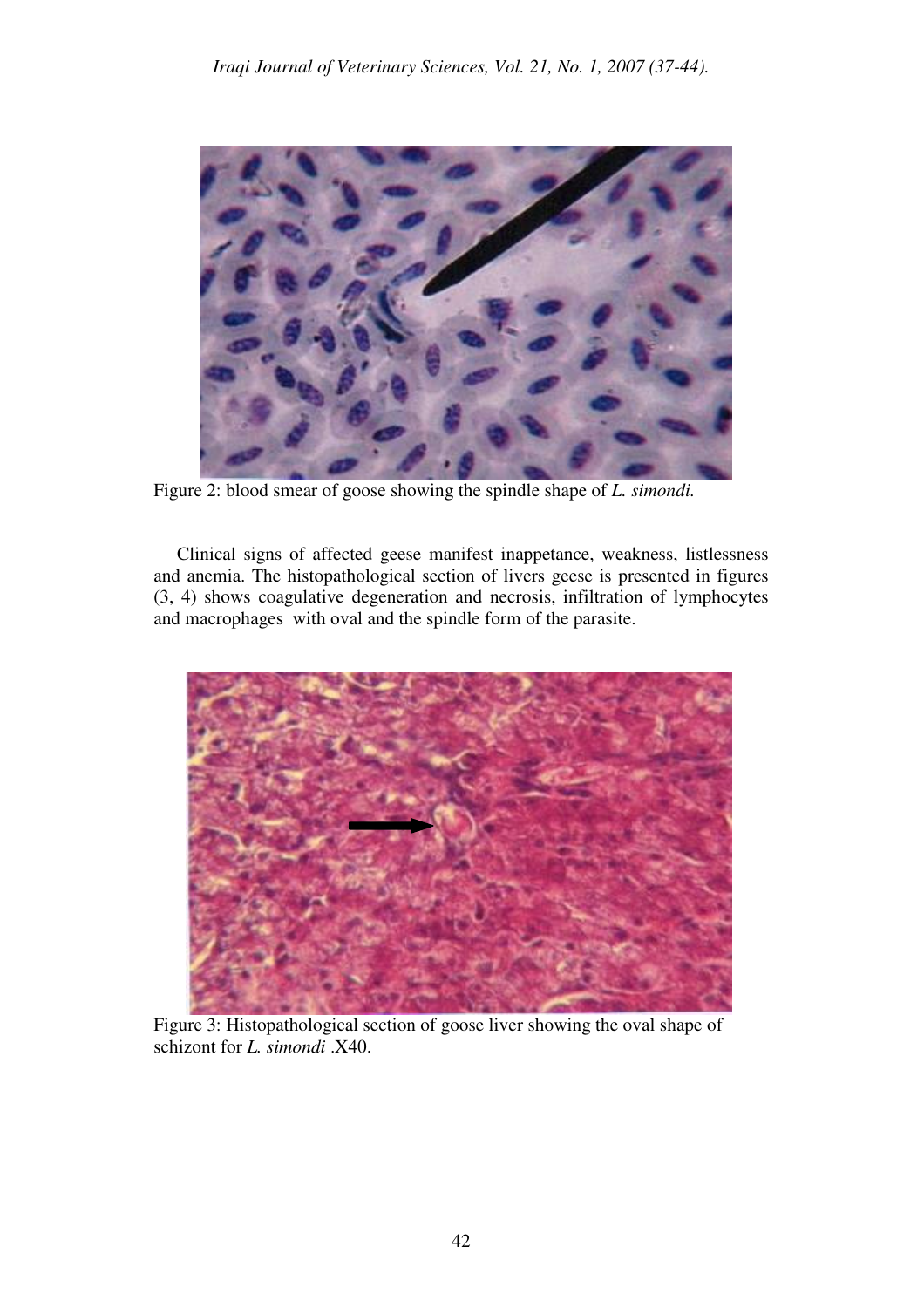

Figure 4: Histopathological section of goose liver showing the spindle shape of *L. simondi* .X100.

## **DISCUSSION**

Our findings of *L. simondi* is the first report of a blood parasite in Mosul geese and the third record of avian hematozoan after that reported of *leucocytozoon* in *Pterocles alchata* (6) and that reported in turkey (7). *Leucocytozoon* is one of the reported avian hematozoa in Mosul governorate. Other avian hematozoa isolated in turkey by (7) were *Aegyptianella moscoviski*; *plasmodium spp* and *Haemoproteus spp*, while that isolated in Pterocles alchata by (6) was Haemoproteus spp. Bennett et al. (9) reported 42 geographically wide spread species of ducks and geese as hosts of this parasite. *Leucocytozoon spp*. are transmitted by black flies (simuliidae) vectors that are active during the spring and summer in northern regions (10). Infective stages of some *leucocytozoon spp*. Increase in number in the peripheral blood during the spring, which enhances parasite transmission when suitable vectors are present (11). During the collection, we observed black flies near the breeding sites of the examined geese. Some of the insects may be potential vectors of leucocytozoonosis and local transmission of parasites may occur. It is probable that the infected male acquired the *Leucocytozoon* infection on the breeding grounds. *L.simondi* had been implicated in disease and metabolites especially in juvenile birds (10, 12). Anemia has accompanied *L.simondi* infections in ducks (13) and a large – scale mortality of Canada goose (Branta Canadensis) goslings on the breeding grounds in upper Michigan was attributed to *L. simondi* (14). All the forms and measurements of parasite developmental stages are in agreement with the most authors (15, 16, 17). Because little is known about avian blood parasites in Northern Iraq especially here in Mosul governorate, the possibility of *Leucocytozoon* transmission in the breeding area is of interest and warrants monitoring of this species for disease and mortality.